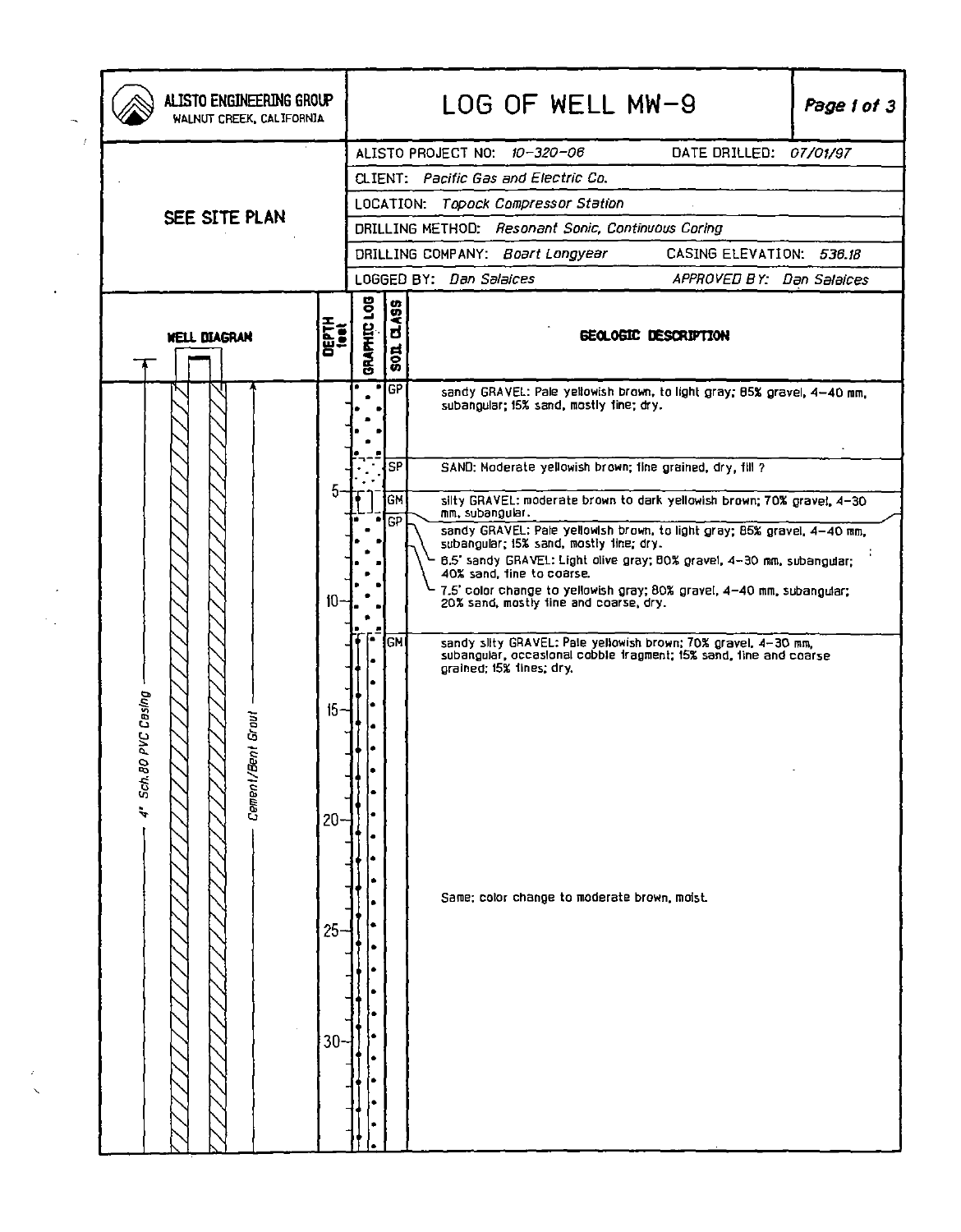| ALISTO ENGINEERING GROUP<br>WALNUT CREEK, CALIFORNIA                                                           |               | LOG OF WELL MW-9<br>Page 2 of 3                      |                                                              |        |                              |                                                                                                                                                                                                                                                                                                                                                                                                                                                                                          |  |  |  |  |  |
|----------------------------------------------------------------------------------------------------------------|---------------|------------------------------------------------------|--------------------------------------------------------------|--------|------------------------------|------------------------------------------------------------------------------------------------------------------------------------------------------------------------------------------------------------------------------------------------------------------------------------------------------------------------------------------------------------------------------------------------------------------------------------------------------------------------------------------|--|--|--|--|--|
|                                                                                                                |               |                                                      |                                                              |        | ALISTO PROJECT NO: 10-320-08 | DATE DRILLED: 07/01/97                                                                                                                                                                                                                                                                                                                                                                                                                                                                   |  |  |  |  |  |
|                                                                                                                |               |                                                      | CLIENT: Pacific Gas and Electric Co.                         |        |                              |                                                                                                                                                                                                                                                                                                                                                                                                                                                                                          |  |  |  |  |  |
| SEE SITE PLAN                                                                                                  |               | LOCATION: Topock Compressor Station                  |                                                              |        |                              |                                                                                                                                                                                                                                                                                                                                                                                                                                                                                          |  |  |  |  |  |
|                                                                                                                |               | DRILLING METHOD: Resonant Sonic, Continuous Coring   |                                                              |        |                              |                                                                                                                                                                                                                                                                                                                                                                                                                                                                                          |  |  |  |  |  |
|                                                                                                                |               |                                                      | CASING ELEVATION: 536.18<br>DRILLING COMPANY: Boart Longyear |        |                              |                                                                                                                                                                                                                                                                                                                                                                                                                                                                                          |  |  |  |  |  |
|                                                                                                                |               | APPROVED BY: Dan Salaices<br>LOGGED BY: Dan Salaices |                                                              |        |                              |                                                                                                                                                                                                                                                                                                                                                                                                                                                                                          |  |  |  |  |  |
| <b>WELL DIAGRAM</b>                                                                                            | DEPTH<br>List | DRAPHIC LOG                                          | <b>Q.ASS</b><br>$\frac{1}{6}$                                |        |                              | <b>GEOLOGIC DESCRIPTION</b>                                                                                                                                                                                                                                                                                                                                                                                                                                                              |  |  |  |  |  |
| 45<br>Cement/Bent Grout<br><b>VC Casing</b><br>$50 -$<br>$4"$ Sch. 80 F<br>$55-$<br>$65 -$<br><b>Benlonile</b> | 40-<br>60-    | I۰                                                   | <b>GM</b><br> SP <br>巼<br><b>GP</b>                          | damp.  |                              | Same: BO% gravel; 20% sand, fine to coarse grained; 20% fines; dry.<br>gravelly SAND/sandy GRAVEL: moderate yellowish brown; appears to be<br>50% gravel, 4–30mm; 50% sand, fine to coarse grained; moist.<br>sandy clayey GRAVEL: moderate yelowish brown; 70% gravel, 4–30 mm, subangular; 20% sand, time to coarse grained; 10% times; damp.<br>sandy GRAVEL: moderate yellowish brown; 70 % gravel, 4-30 mm,<br>subangular and somewhat tractured; 30% sand, tine to coarse grained; |  |  |  |  |  |
|                                                                                                                |               |                                                      | GM                                                           | moist. |                              | sandy sity GRAVEL: Moderate yellowish brown; 70% gravel, 4-50 mm, subangular and somewhat tractured; 15% sand, fine to coarse; 15% tines;                                                                                                                                                                                                                                                                                                                                                |  |  |  |  |  |

 $\bar{\Gamma}$ 

 $\big)$